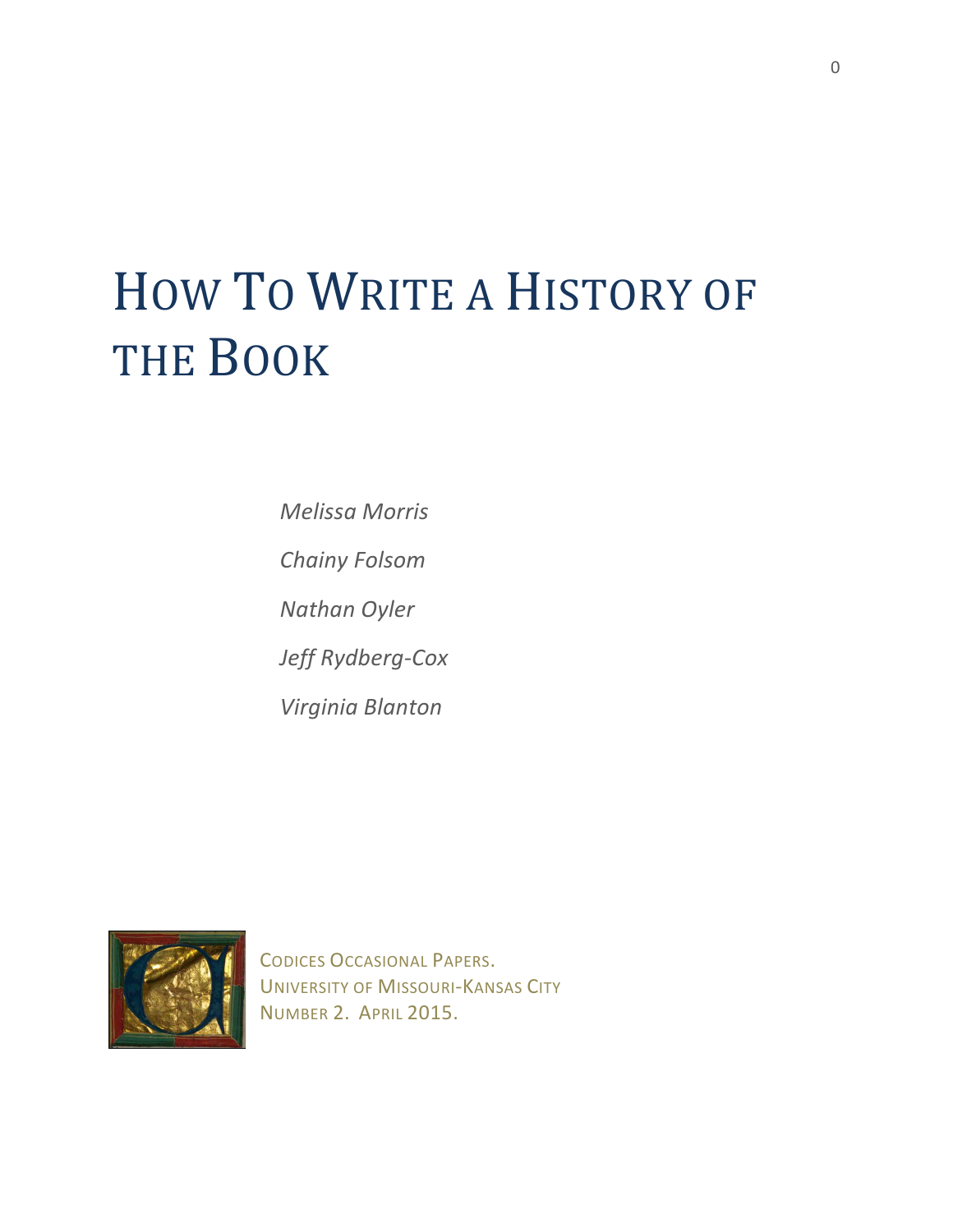## **How To Write a History of the Book**

Everyone knows that books relay text from an author to an imagined reader or audience. The content of this text is important for literary studies, relaying a narrative, information, or a record of events. Yet there is an additional layer to uncover regarding these artefacts. There exists a history of where these artefacts were produced, who produced them, who paid to have the item made, and the journey of the item from one owner to the next. This story is unique for each item, and constitutes what is known as a "History of the Book." This tutorial will walk you through the research necessary to write your own history of a book. 

## **Step one: select your book**

There may be an early printed book at your local school or library whose story remains unknown. Once you have made your decision, the researching fun can begin.

For this exercise, I will be using a four-volume set of the *Summa theologica* as an example of the process for discovering information about your book. The *Summa theologica* is an incunable, or a book published before 1500.

# **Step two: identify the book's printing history**

To write a history of the book, you must first understand the book that you are researching. You should take some time to physically examine the book. Take note of basic information first. You should know the author of the text and the content of what is written. Is your book a piece of literature, theology, history, or does it belong to another genre of writing? All of these details provide you with general information about your book. For example, it is important to know that the *Summa theologica* we use here was written by Antoninus rather than Thomas Aquinas. Knowing the title, author, and content of your book is an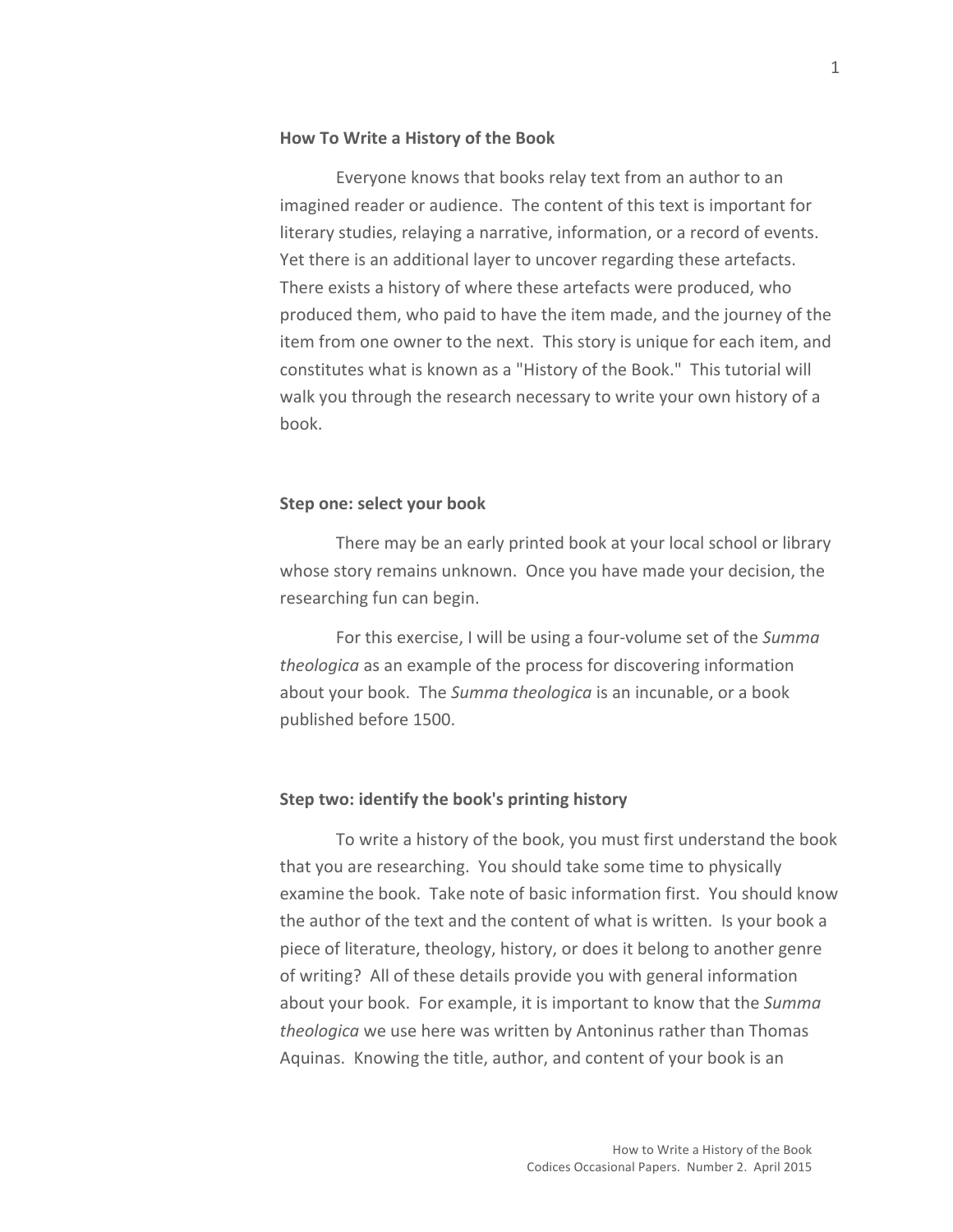important step to help you place it within the context of other similar books and other editions of the same title.

Printed texts often go through several editions. Our *Summa theologica*, for instance, was printed eighteen times by fourteen unique printers in the fifteenth and sixteenth centuries.<sup>1</sup> It is incredibly important that you know details about who printed your book, when it was printed, and where it was produced. Depending on when your book was printed, these publication details may be found in a variety of places within the text. Modern printed books generally contain a title page where the publisher and place of publication are noted along with the author and title of the work. Stylistically, books produced shortly after the invention of printing did not contain title pages. Instead, printers often included a "colophon." Colophons provide much of the same information listed on modern title pages. The printer typically listed his name and the place and date of publication, along with the author's name and book's title. Finding the colophon in an incunable may take some time, as many printers included colophons as a direct continuation of the text. To begin your search for the colophon, you should turn to the very end of the text. Colophons are often the last paragraph of the last printed page in incunables. If the colophon is not present at the end, you may want to check the beginning of the book. Your book may contain an introduction or index at the beginning. Sometimes printers placed the colophon at the end of this introduction. On finding the colophon, you should have the name of the printer, along with the date and place of publication. You may also have the author's name or possibly the patron's name, that is, the person who commissioned the printing. Since each volume of our *Summa theologica* was printed at a different time, there is a unique colophon in each volume. In fact, our copy of Antoninus' Summa theologica contains five colophons: one at the end of each volume and one at the end of the *Tabula*, a detailed Table of Contents at the beginning of Volume I. If you are working with more than one incunabule, be sure to check all of them for a colophon, as each one

<sup>&</sup>lt;sup>1</sup> P. Stefano Orlandi O. P., *Bibliografia Antoniniana: Descrizione dei manoscritti della Vita e delle Opere di S. Antonino O. P. Arcivescovo di Firenze, e degli Studi stampati che lo riguardano* (Città del Vaticano: Tipografia Poliglotta Vaticana, 1961), 295-305.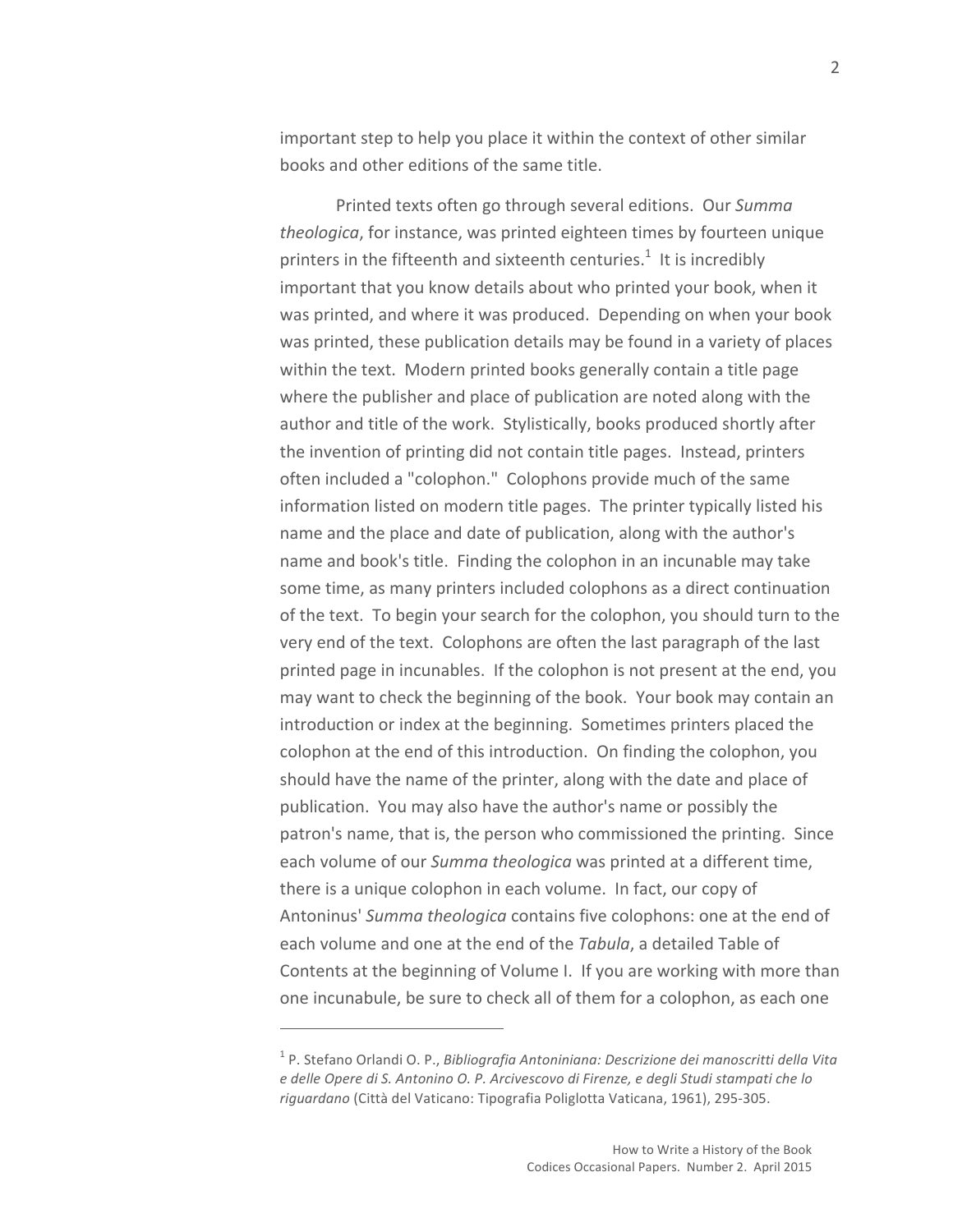will likely contain specific information about the production of that individual volume.

The colophon offers a great opportunity to uncover information about the production of your book. Yet be cautiously optimistic about the details you find. There were no copyright laws in the early days of printing, and some printers copied the text, layout, and even the colophons of other printers. Before wholly trusting the information found in a colophon, you should look at the quality and the layout of other works produced by your supposed printer. The colophons in our *Summa theologica* suggest that Anton Koberger printed all four of the volumes. To verify this information, I took the time to research some other copies of the *Summa theologica* printed by Koberger in 1486-87. In recent years, many libraries around the world have undertaken projects for digitizing incunables. As a result of these efforts, full images of a number of incunables are available online. A simple Google search may direct you to a library that has digitized another copy of your book. This visual comparison can help you to determine the veracity of your book's colophon.

Your physical inspection so far should have provided you with the author and title of the printed text, along with its publication details. Before beginning your research into these details, you should make note of things that are unique to your book. Look for any signs or marks of ownership that are recorded in your book. For example, Volume I of our *Summa theologica* contains a few marks of ownership. On fol. 2r, centered over the text block, "Monasterii Engelbergensis" is handwritten in gold ink. Additionally, there are two ownership stamps in the same volume on fol. 1r. One stamp in black ink consists of a circle surrounding the words "Bibliotheka Engelberg." The second stamp in black ink is ovoid containing the phrase "Bibliotheca Conception" with a cross inside. Such information can be found in almost any location in your book, although the pages near the beginning and end of the book are likely places for ownership stamps. You should also take note of any illustrations, illuminated letters, or handwritten notes contained within your book. The cover, too, is important to examine. Look at the materials used on the cover. Is there an elaborately decorated cover or is it plain? Is it an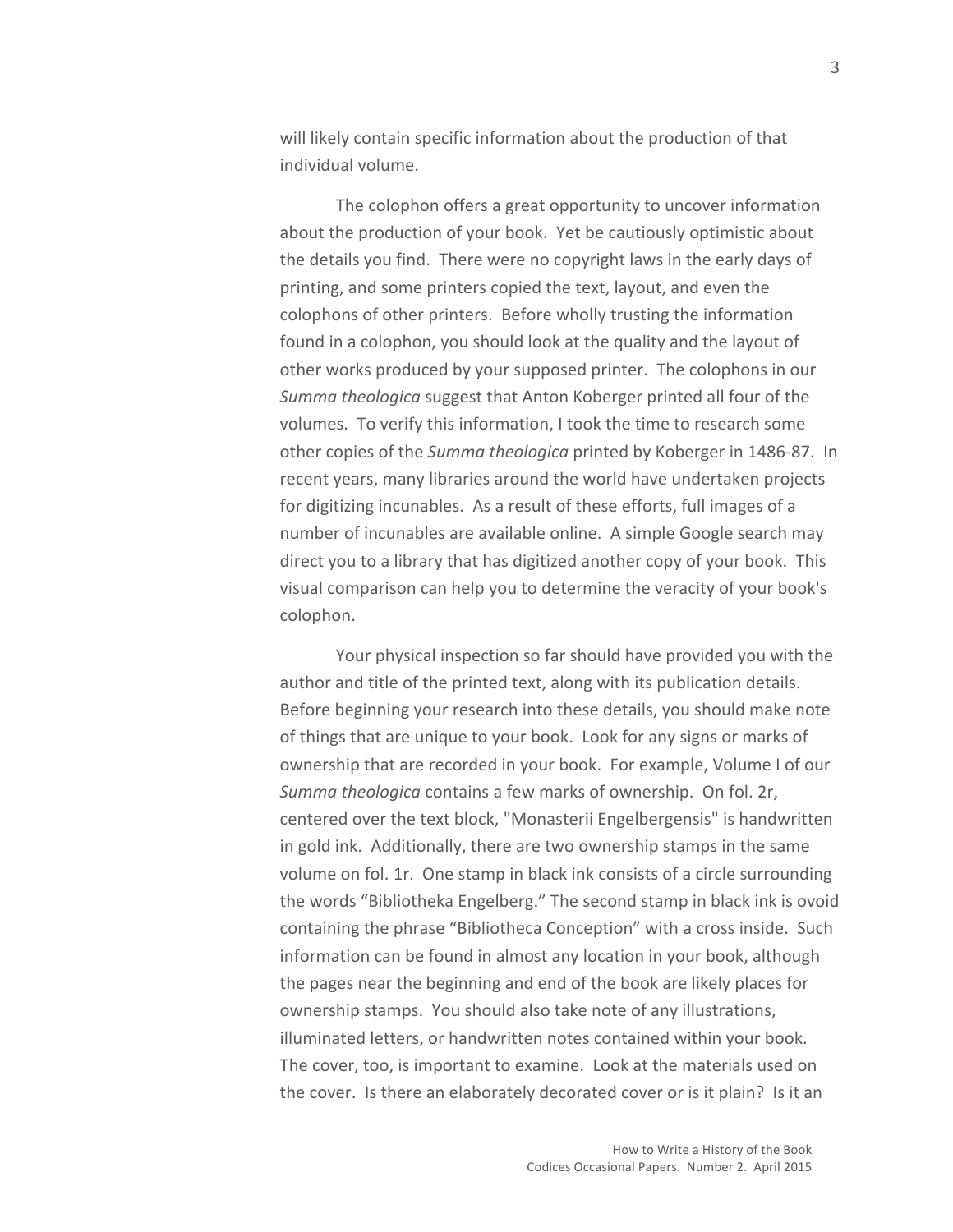original cover or binding? Or, has the book been rebound? Any decorations or stamps on the cover should be noted. I will go through how to find and research these unique details of your book in more detail later. Right now, it is important to have an idea of some of the unique aspects of your book.

Obviously, if you are working with a handwritten book, the issues of production will be far different. You should first look closely at the handwriting in your book. Is the handwriting consistent throughout the text or does it vary? If the script varies, it could indicate that more than one individual wrote the text or that various parts of the book were produced at different times. Some handwritten books contain more than one text. When looking at the handwriting, you should also check to see if the book consists of an individual text or if several shorter ones are gathered to create one book.

Medieval manuscripts were often commissioned by an individual patron who paid for the work of the scribe or author and who could have a say in the content of the book. To remain in the good graces of their patrons, scribes and authors often praised the individual for whom they wrote. Some manuscripts begin with a scribe recounting the commission and the generosity of the patron. You should check first to determine whether your book contains this dedicatory preface or details of patronage. Some books may contain handwritten names on the pages, while others may contain heraldic shields. Such clues may provide information on the production process of a manuscript or provide clues into who owned, or at least handled, your book in the past. Organized by Penn Libraries, the Schoenburg Database of Manuscripts,

http://dla.library.upenn.edu/dla/schoenberg/index.html, is a good place to start when researching the provenance of medieval manuscripts produced prior to 1600 and held in a variety of libraries and institutions around the world. Digital Scriptorium,

http://bancroft.berkeley.edu/digitalscriptorium/, begun as a collaborative effort between the University of California, Berkeley and Columbia University additionally provides a database with searchable information on the provenance of manuscripts. These sites can help you determine the ownership records of some manuscripts, and you may be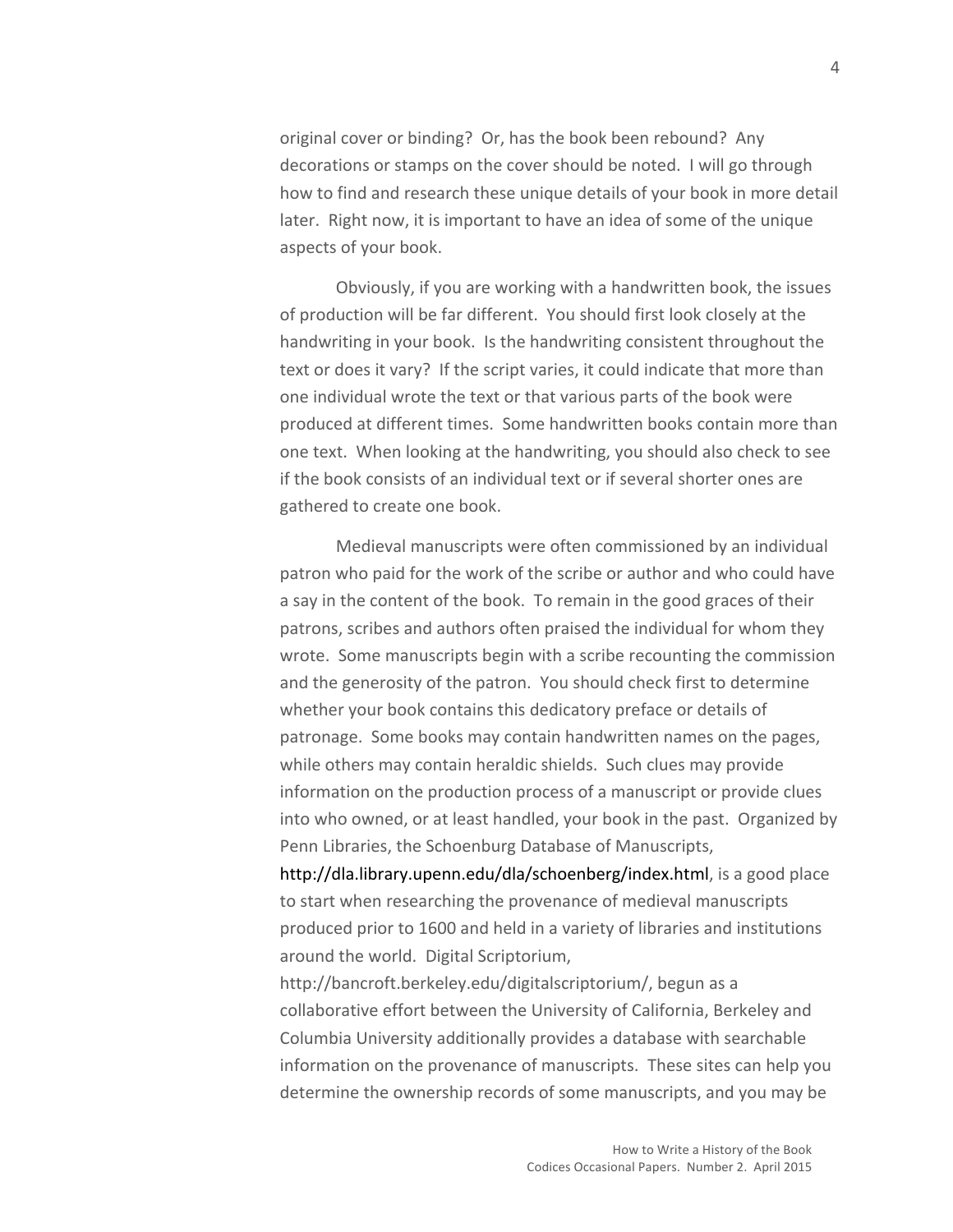able to connect your manuscript with one whose history has already been documented. 

### **Step three: researching the book's production**

Now that you have some basic information about your book, you can begin to do more research on the printer and the specific edition. If you have an incunabule a great place to begin your research is on the British Library's Incunabula Short Title Catalogue (ISTC), http://www.bl.uk/catalogues/istc/. This website provides a catalogue of books printed using movable type. Each catalogue entry lists a specific edition of a title and provides some identifying details about the work. It also lists libraries or institutions that possess copies of that edition. Other online databases like JSTOR, Project Muse, Early English Books Online, and the International Medieval Bibliography can provide you with academic articles that focus on topics related to your book, like the printer and his workshop. The Rare Book School is also a particularly rich online resource. The School created an extensive set of bibliographies that cover the individual elements of book production including binding, illustration, and typography. These bibliographies accompany courses taught by the Rare Book School, but can provide useful foundational information on the production of your book. You should visit these bibliographies to begin your research, and you can find the lists at: http://www.rarebookschool.org/reading/. 

# **Step four: the book's arrangement**

A quick visual examination of your book and some outside research on the printer can provide you with a number of details. The physical makeup of your book, however, can give you even more information if you take the time to look for it. Have you ever thought about how the pages of a book you are reading are placed inside the cover? One individual page is not placed in the binding of the book. In fact, what appears to be an individual page in a book is actually part of a larger structure. Rather than producing paper in every imaginable size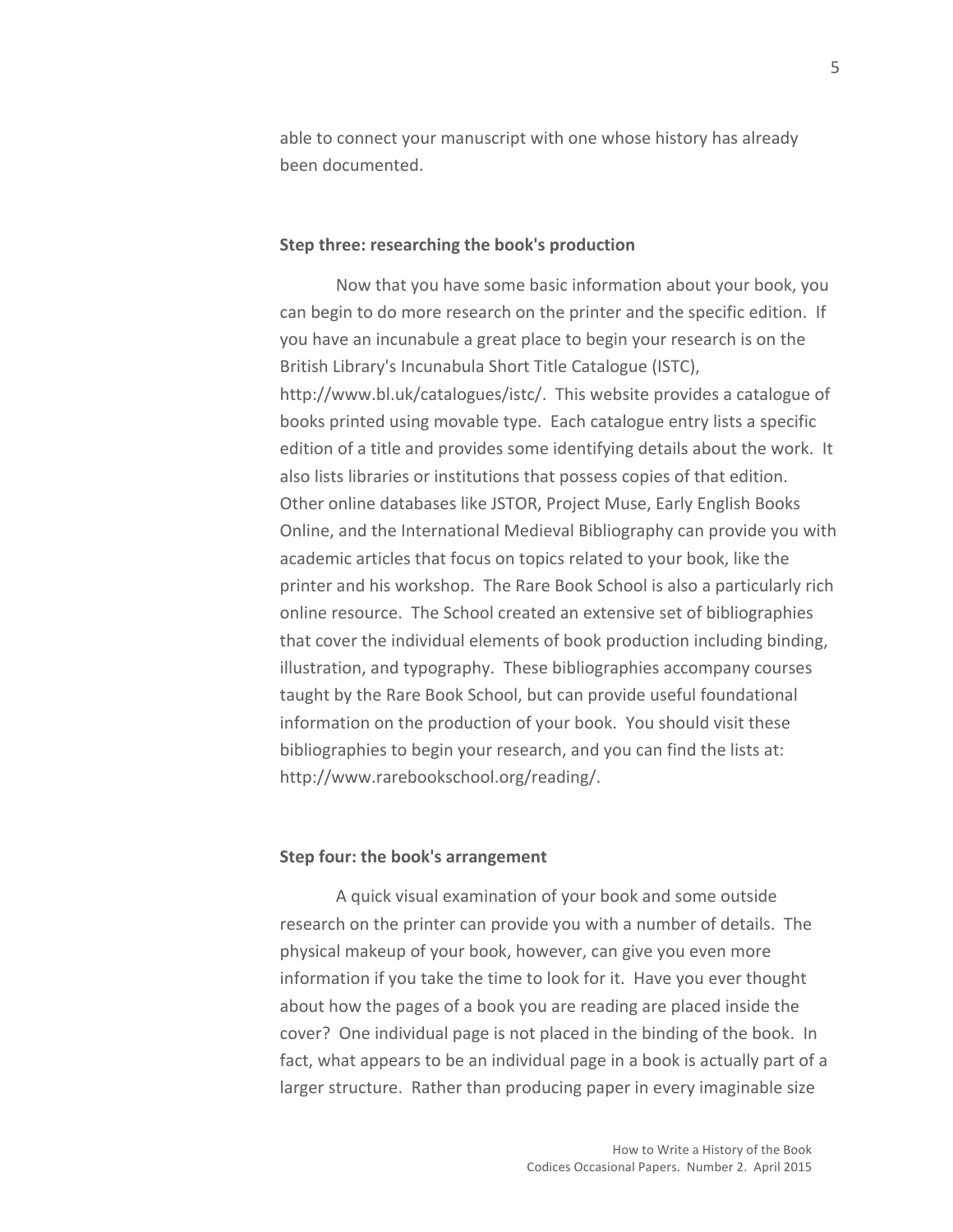and shape, it is instead made up of large sheets. These large sheets come in standard sizes.<sup>2</sup> In many instances, to prepare these large sheets for printing and to place them inside a book, they are then folded. The number of times that the original sheet is folded determines the size and shape of the resulting pages. When the large sheet of paper is folded one time the result is known as a "bifolio." Books made up of bifolia are called "folio books," and these are usually nestled together in groups of three or more. A bifolio consists of two "leaves" that are connected due to the folding of the original sheet. A leaf has two sides, a front and a back which are referred to as "pages."<sup>3</sup> For identification purposes, the front of a leaf is referred to as the "recto," while the back of the leaf is the "verso." Many incunables and early printed books did not contain page numbers as we know them today. Scholars instead refer to individual pages as "1r" (1 recto) or "1v" (1 verso). Returning to the original large sheet, if it is folded twice, the book is a quarto. If the original sheet is folded again a third time, the book is an octavo. $4$  These folded sheets of paper are then placed together with other folded sheets of paper. This results in what is known as a "quire" or "gathering." Individual books are thus constructed from a number of gatherings bound together.

When printed, the text on leaves in a folio do not sequentially correspond to one another. For example, in a gathering with eight bifolios, the printed text of the first leaf is paired with the text that should be printed on the eighth leaf. The first sheet is printed with page 2 on the verso and page 7 on the recto, with page 1 and page 8 printed on the opposite side. The other sheet is printed as page 3 and page 6 and when sheet two is inserted, page 4 and page 5 are within the bifolio of sheet 1, and the page numbers should all line up. Not every book consists of folios of the same size throughout. Rather, most books contain folios of varying sizes in order to equal the planned number of

 $2$  Joseph A. Dane, *What Is a Book?: The Study of Early Printed Books* (Notre Dame, IN: University of Notre Dame Press, 2012), 28.

<sup>&</sup>lt;sup>3</sup> Dane, *What Is a Book?*, 27.

 $<sup>4</sup>$  Dane, *What Is a Book?*, 28.</sup>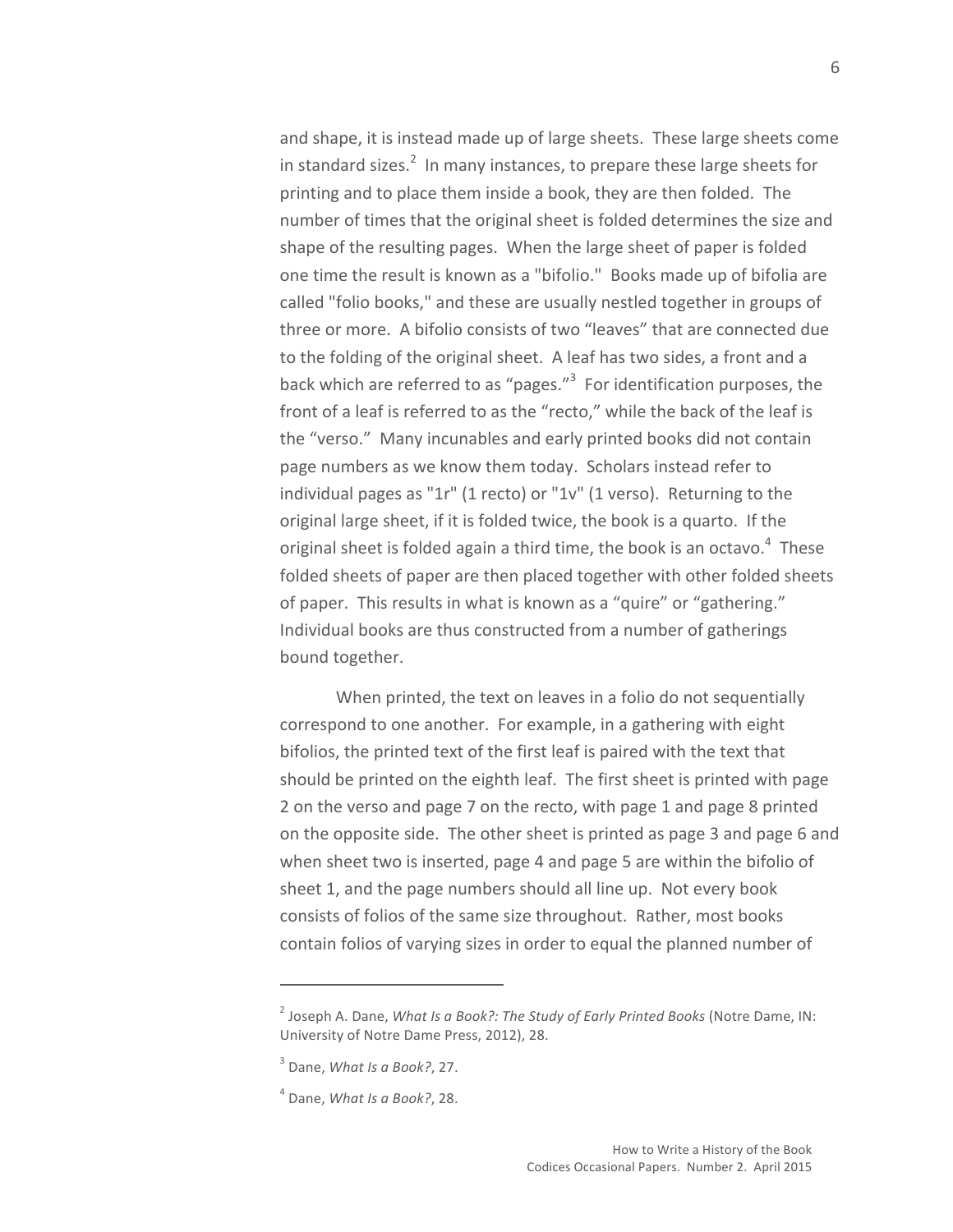pages. Ordering a book properly is a confusing process: a worker in a printer's shop has to know the configuration for printing and also the order of the sheets after they are folded. To aid with this task, individual leaves often have a "signature mark" or "quire mark." Signature marks identify the individual leaf and where it should be placed within the gathering.<sup>5</sup> These signature marks typically consist of a combination of letters and numbers, explaining exactly where a leaf belongs in a book. Books printed in the fifteenth century often included handwritten signature marks that were trimmed before the binding was completed. These signature marks may still be visible in some incunables if the bifolia were not trimmed to the correct measurements. Books printed in the sixteenth and seventeenth centuries largely contain printed signature marks near the bottom of the page that aid in the final construction of the gatherings.<sup>6</sup>

If you turn the book and look at its foot, you can see its gatherings. Counting the gatherings and the number of sheets in each helps define the book's "collation." Once you understand how large sheets are folded and how they are placed together, you should also plan to count the number of sheets and gatherings in your book. You should begin by finding the center of the first gathering in your book. The easiest way to do this is by looking for the sewing marks used to attach the gathering to the binding. Typically, gatherings in folio books consist of one to five bifolios.<sup>7</sup> Open the book to the first leaf in the gathering and look at the "gutter." The gutter is the center fold. Do you see thread? If the gutter does not contain thread and holes where the needle has penetrated the paper, then you have not found the center of your gathering. Turn the leaves of the gathering one at a time until you see these stitches. Once you have located the center of the gathering, count the previous leaves, including the leaf whose gutter contains the stitching. Remember that each of these leaves should have a corresponding leaf after the stitching or center. Thus if it takes five

 $<sup>5</sup>$  Dane, *What Is a Book?*, 31.</sup>

 $<sup>6</sup>$  Dane, *What Is a Book?*, 31.</sup>

 $<sup>7</sup>$  Dane, *What Is a Book?*, 30.</sup>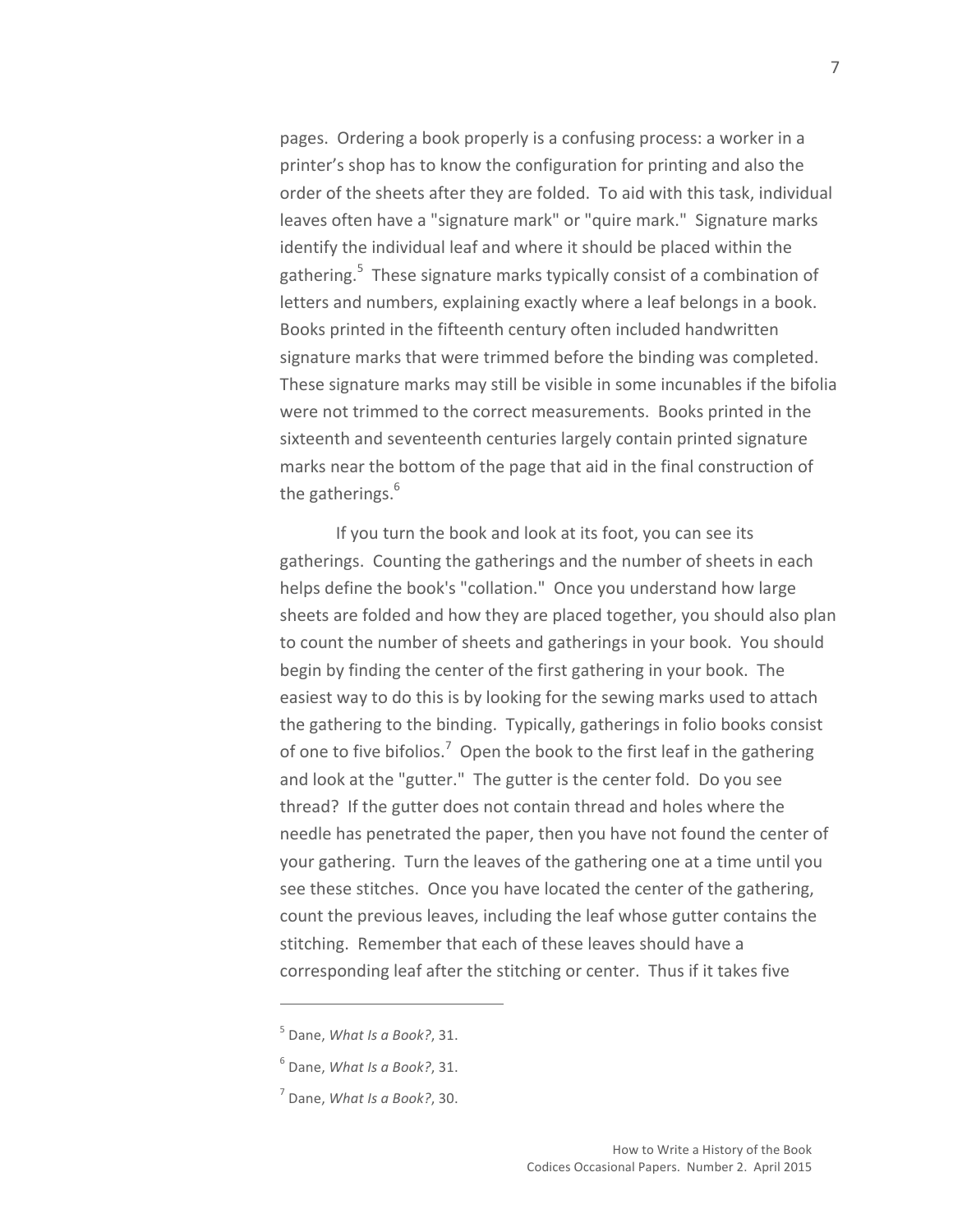leaves to reach the center of a gathering, then that gathering should have ten total leaves. You will then want to count the five leaves following the center of your gathering. After you know where your first gathering ends, you will find the beginning of your second gathering. Repeat this process and continue counting the leaves and gatherings in your book until you have reached the end.

Once you know the number of gatherings in your book and how many leaves are in each, you will need to write down the formal collation. Your notes at this point should look something like: "Gathering 1: 8 leaves; Gathering 2: 6 leaves." There is a formula for concisely identifying the entire collation of your book. Rather than stating "Gathering 1, 2" you should instead label each gathering with a lower case letter:  $a =$  Gathering 1; b = Gathering 2, and so on until each letter corresponds to a specific gathering in your book. In this formula, there are 23 usable letters. Omit "j," "u," and "w," as these did not exist in Latin and early printers did not use them. If you have more than 23 gatherings, after "z" the next set of gatherings will be capitalized letters. Following "z" then is "A." Some books have more than 46 gatherings, so after "Z," you would go back to lowercase letters but double them. As a result "Z" will be followed by "aa." In looking at the original example where Gathering 1 has 8 leaves and Gathering 2 has 6 leaves, your formula would look like:  $a^8b^6$ . The number of leaves in each gathering are thus presented as superscript numbers. For example, the collation for Volume I of our *Summa theologica* looks like this: a-g<sup>8</sup>h<sup>6</sup>i<sup>8</sup>k-zA-D<sup>6</sup>E<sup>8</sup>. In total, there are 186 leaves in this volume. Gatherings "a-g" have 8 leaves; "h" has 6 leaves; "i" has 8 leaves; "k-z" and "A-D" have 6 leaves; and the final gathering "E" has 8 leaves. The collation formula thus describes all of this information in a clear and concise manner.

Counting the gatherings and leaves in your book, or finding its collation, can be a time consuming project, especially if you are examining a large book. The process, however, can help you understand both the construction of your book and for other printed books. It will also often tell you if one or more leaves is missing. If you have a gathering with nine leaves, look to see if a leaf has been cut out or if an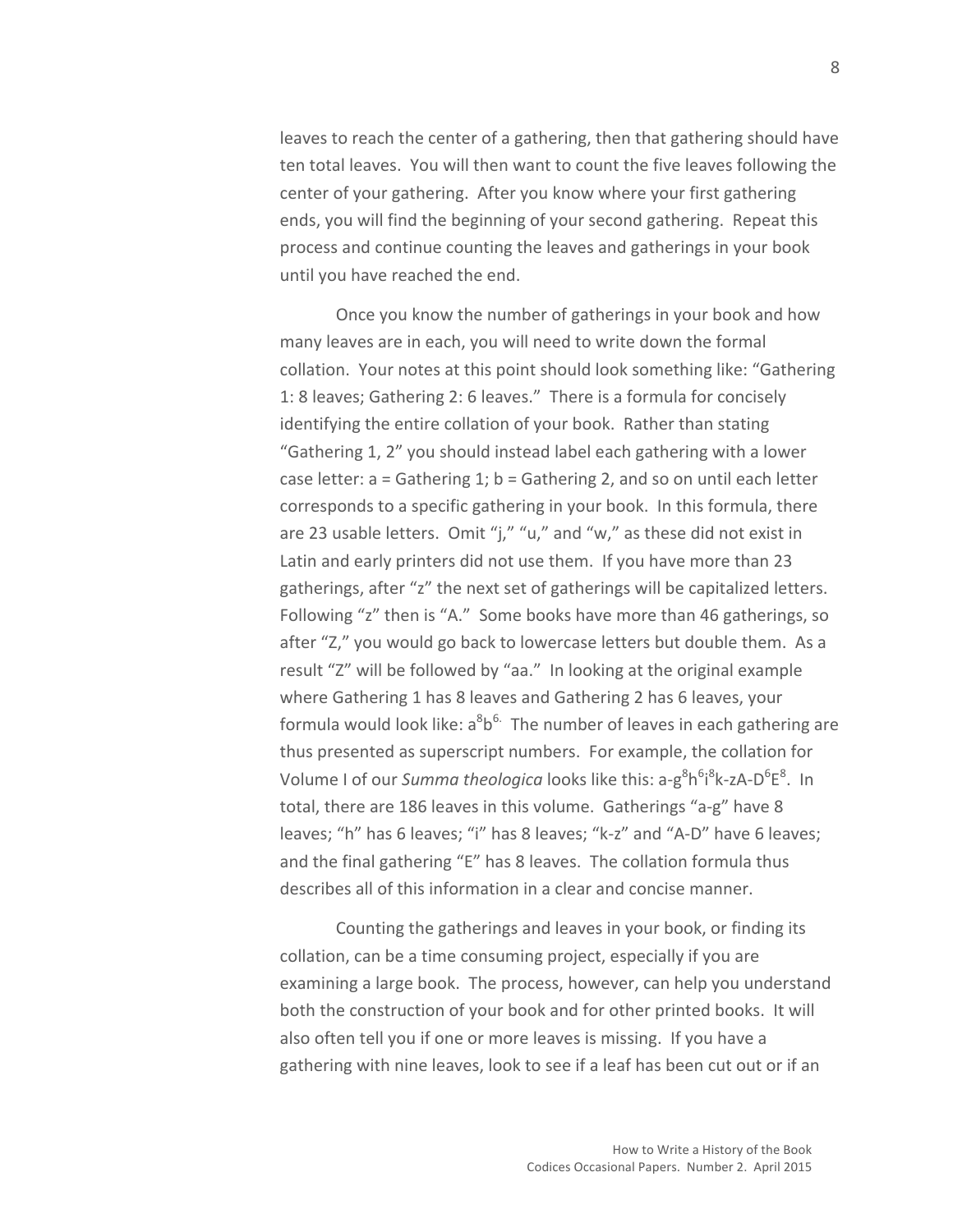extra single leaf has been inserted. You will soon recognize the gatherings in every book you open!

### **Step five: the book's typography**

The paper and binding are two important elements related to the physical construction of the book. Various books may share these characteristics, having the same number of gatherings or a similar binding. Yet the text printed on the pages is what separates one title or edition from another. Immediately visible to a reader is the style of type used in placing text on the page. There exist an incredibly large number of styles of type, but identifying the major characteristics of the type used in your book is a worthwhile venture.

The invention of the printing press enabled bookmakers to produce books more quickly. Prior to this invention, handwriting the text of a manuscript was a lengthy process. A scribe had to physically write the text on each page. Depending on the length of the text, a manuscript could take months and even years to copy, and at the end of this process you had only one book. Movable type in particular improved the efficiency of book production, allowing the maker to arrange individual letters that could be placed within a frame and locked together. Once the text was arranged the type was inked and vellum or paper was pressed against it. Subsequent blank sheets could quickly and easily be pressed against the re-inked woodblock, so a number of copies could be created. The time commitment to produce multiple copies of one page of printed text was significantly reduced.

Still, getting to the point of printing was time consuming. In this process, letters had to be individually carved or cast, and printers developed distinct styles for the fonts used in the books they printed. There exist a plethora of typefaces with individual qualities. Many of these type faces contain similar qualities, and it can be difficult to distinguish one from another. You should carefully examine the shape of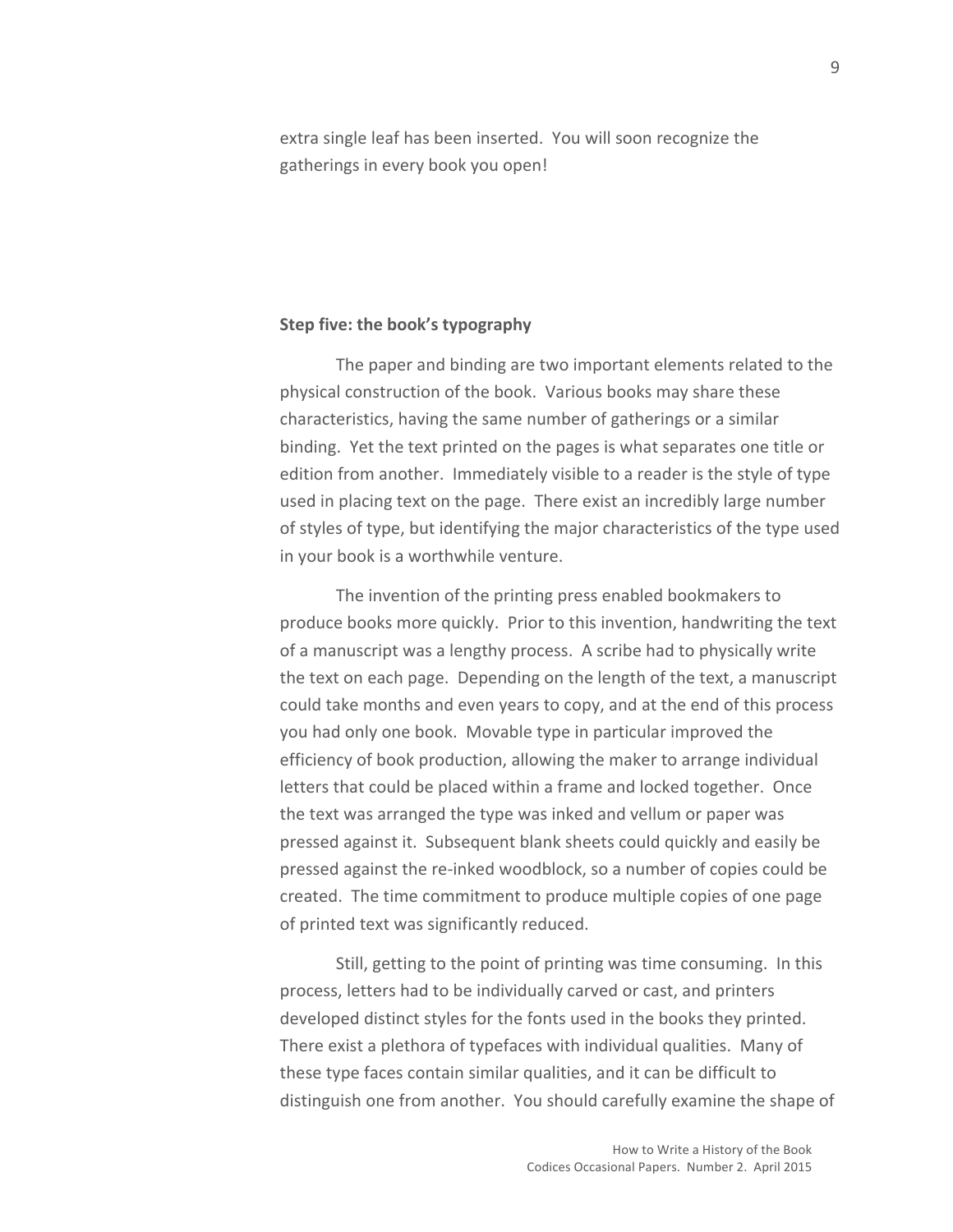the individual letters used in your book. In many ways, incunables looked and felt like the handwritten manuscripts produced by scribes before the introduction of the printing press. This is especially noticeable in the type used in incunables. Early type was modeled after the handwriting styles of medieval scribes. Textura was particularly popular in the earliest printed books. Like the majority of type used in the fifteenth century, textura was based on a formal book hand.<sup>8</sup> Even under the textura heading, there are a number of variations. Be aware that not all early printers used textura; they developed many different types. You should plan on examining a number of typefaces and styles to help you identify the one used in the printing of your book. Gothic, Roman, and Italic types are just a few of the styles that you may encounter. Once you know the basic shape of your letters, you should compare it with a catalogue of type faces. Philip Gaskell's A New Introduction to *Bibliography: The Classic Manual of Bibliography, contains a good* overview of the various styles of type faces used by printers. Online, the Dawn of Western Printing,

http://www.ndl.go.jp/incunabula/e/chapter2/index.html, additionally provides illustrations of the many styles of font used in incunables. You may not be able to determine the exact font used in the printing of your book, but you should be able to learn the general style.

Another element to consider is the size of type used in your book. To determine the size, you will need to count out twenty vertical lines of text. Choose your starting point, and then measure up or down to the corresponding point of text on the twenty-first line. $9$  For example, begin at the top of a capital letter on your starting line, and then measure to the top of a capital letter on the twenty-first line. The size of twenty lines of text should be given to the closest millimeter.<sup>10</sup> When measuring, make sure that you choose twenty complete lines of text, without chapter headings or variations in type size. If twenty lines are not

<sup>&</sup>lt;sup>8</sup> Philip Gaskell, *A New Introduction to Bibliography: The Classic Manual of Bibliography* (New Castle, DE: Oak Knoll Press, 2007), 17.

<sup>&</sup>lt;sup>9</sup> Gaskell, *A New Introduction to Bibliography*, 13-14.

<sup>&</sup>lt;sup>10</sup> Gaskell, *A New Introduction to Bibliography*, 13.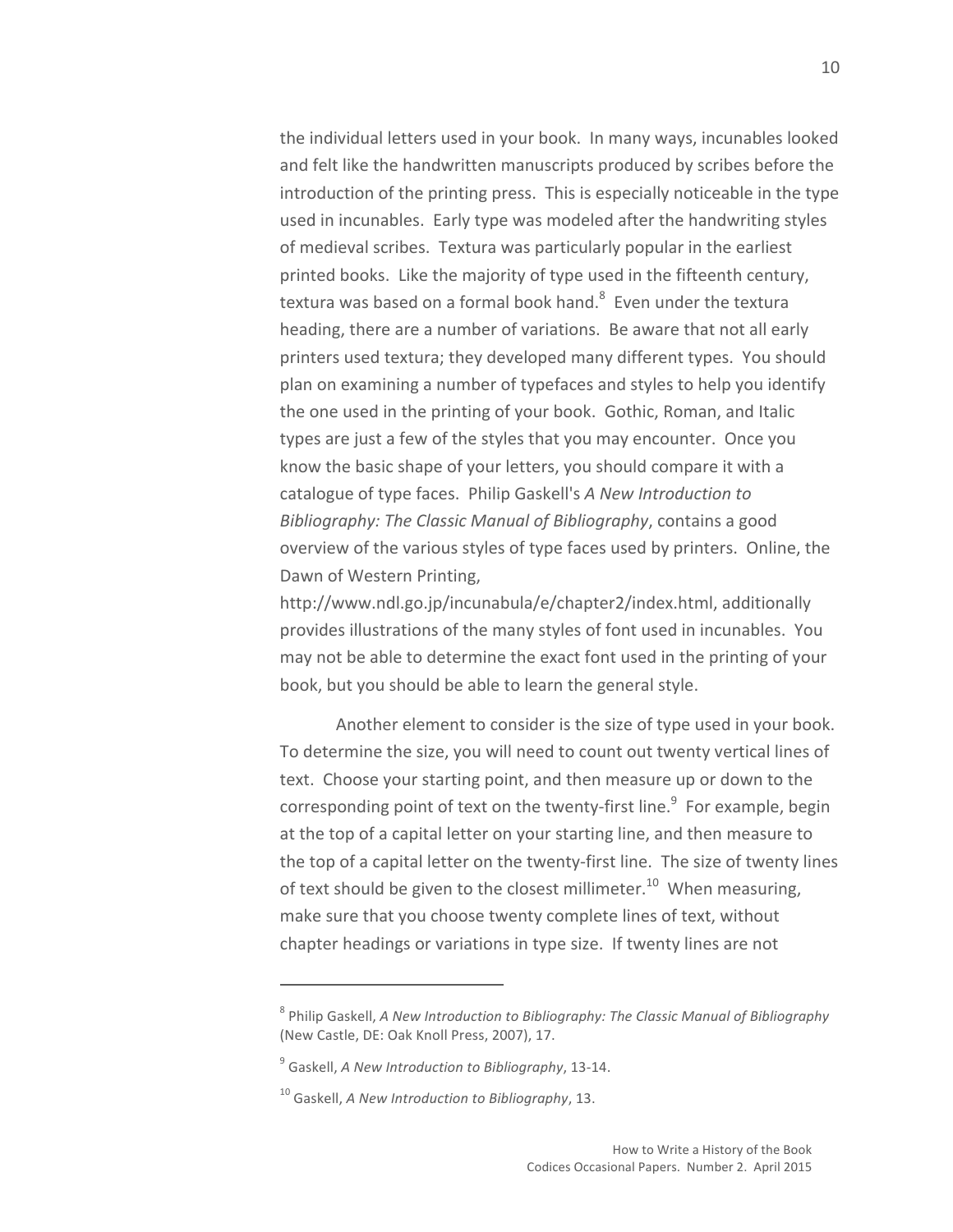available, then measure a smaller number, say ten lines, and convert it to the twenty line standard. Both of these details on the style of type and its size should be documented and included in the history of the book on your chosen document.

### **Step six: the book's materials**

The collation is one very technical element that you can uncover about your book. Yet there are additional elements that can help you learn more, although you need to know where to look to discover them. The paper used in some books and manuscripts contain watermarks on pages scattered throughout the text. Watermarks are images, symbols, or letters placed in a wire paper mold when making individual sheets of paper. Papermakers often created specific watermarks for their workshop which helps to identify the maker. Different papermakers produced paper of varying quality and a watermark could be an easy way for a buyer to recognize the work of their preferred workshop. Since the watermark is a part of the paper made by an impression of a metal form in the wire mesh paperholder, they are often difficult to see unless you know what you are looking for. To find a watermark, you need a source of light that can be placed behind individual sheets of paper. A tablet or smart phone can work for this as they are portable and accessible, although you may want to invest in a light sheet or cold light source if you are going to look for watermarks in books regularly. Light sheets are much lighter in weight and can illuminate the surface of large sheets of paper. You will want to place the light source behind each folio. Not every folio will have a watermark but you will need to check them all, listing the watermarks and images on each page. Some scholars have undertaken efforts to connect watermarks in books to specific papermakers. This is a difficult process, however, and few watermarks have been concretely connected to specific workshops. In spite of this difficulty, you should consult the catalogues compiled by scholars to see if you can match any that you discovered with a previously identified watermark. The standard reference is Charles-Moïse Briquet, Les *filigranes: Dictionnaire historique des marques du papier dès leur*  apparition vers 1282 jusqu'en 1600: aven 39 figures dans le texte et 16,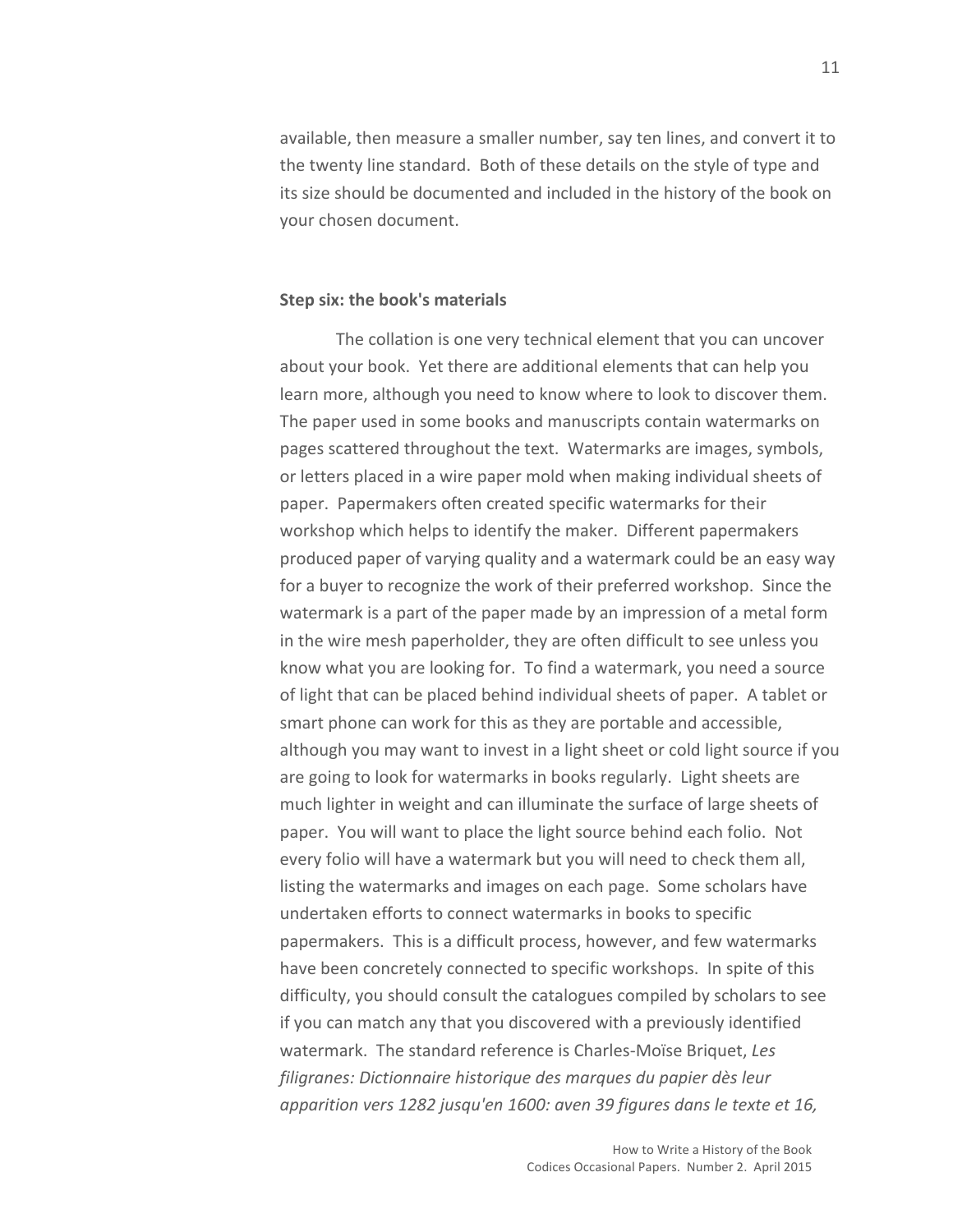112 fac-similés de filigranes.<sup>11</sup> Briquet provided a foundation on which later scholars have built. A recent trend in the scholarship has been the creation of online catalogues that serve as repositories of watermarks. These online databases offer a searchable catalogue of watermarks, allowing for customized searches, such as by keyword or date of paper production. Two particularly helpful databases are the Piccard Watermark Collection, http://www.piccard-

online.de/struktur.php?sprache=en; and, Bernstein's The Memory of Paper, 

http://www.memoryofpaper.eu:8080/BernsteinPortal/appl\_start.disp. You should consult a number of these catalogues to help in your efforts to identify the watermarks in your book. It is important to remember, too, that none of these catalogues are complete. There are hundreds of watermarks that have not been identified or catalogued. Through your research on watermarks, you can add to the scholarship by finding a previously unknown mark.

Beyond the construction of the interior of the book, you should also look at the book's binding and cover to determine how it connects to the pieces inside. The cover is an integral part of a book, protecting the pages inside. You should look at two important elements when looking at the cover of your book. You should take note of any decorations on the cover and also examine the material. Is the cover made from wooden or paper boards? Are the boards covered with leather, cloth, parchment, or another material? All of these details are a result of the finishing of the binding.<sup>12</sup> Identifying the type of binding will often help determine the age of a book, provided it is an original binding. If the binding is not original, this might be a clue that the book itself has been altered. Signatures might be in the wrong order or pages might be missing, and pages may have been inserted. The other item that you

<sup>&</sup>lt;sup>11</sup> Charles-Moïse Briquet, Les filigranes: Dictionnaire historique des marques du papier dès leur apparition vers 1282 jusqu'en 1600: aven 39 figures dans le texte et 16, 112 facsimilés de filigranes (New York: Hacker Art Books, 1966).

<sup>&</sup>lt;sup>12</sup> Joseph A. Dane, *What Is a Book?: The Study of Early Printed Books* (Notre Dame, IN: University of Notre Dame Press, 2012), 143.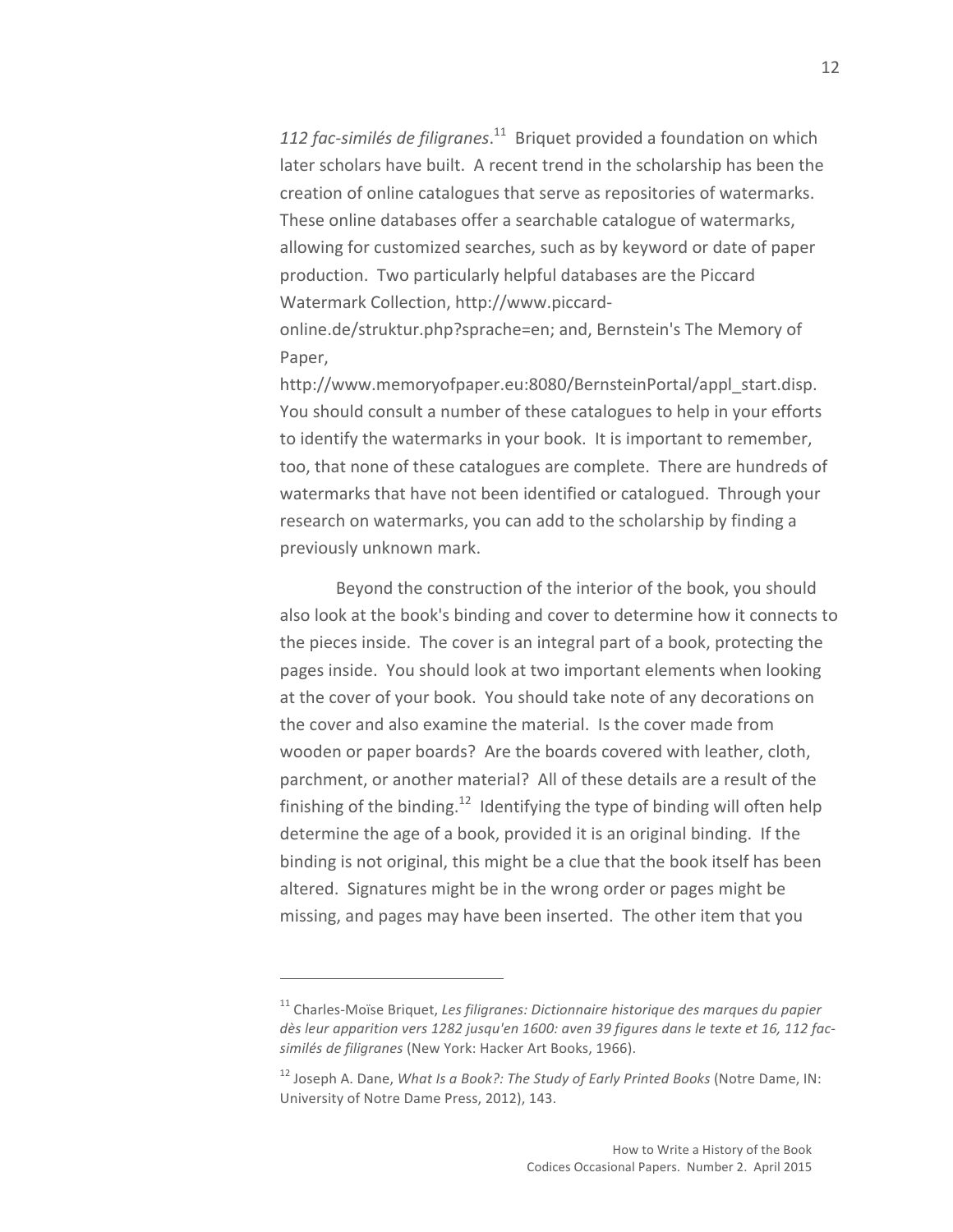should examine is what is known as the forwarding of the binding.<sup>13</sup> Forwarding involves the more technical aspects of building a binding that works, including the construction of the boards and spines to create a book that opens and closes. There exist a number of binding styles that were used in the construction of incunables and early printed books. To understand the differences in these bindings in early books, you should consult a good reference text, like J. A. Szirmai's *The Archaeology of* Medieval Bookbinding.<sup>14</sup> Such reference works contain drawings and images to help you determine what type of binding was used to construct your book. It may also be helpful for you to examine the covers of other copies of your text or books printed around the same time as your book. A great place to start to do this is at the British Library's Database of Bookbindings, www.bl.uk/catalogues/bookbindings/. This catalogue includes images and descriptions of the bindings of books printed in Western Europe from the fifteenth century to the present. There are a wide range of binding styles and it can be enlightening to see the similarities or differences in the bindings of multiple copies of your book.

The finishing elements of the binding of your book in particular can be useful to your research. The stamps or images chosen for the cover can demonstrate the wealth or status of the patron or buyer. These details can also help you to determine if your cover is unique or if it was mass produced. The Berlin State Library, www.hist-einband.de/, has created an extensive online catalogue of stamps, rollers, and plates that are found on bookbindings in the fifteenth and sixteenth century. Images of these details were made through rubbings where a piece of paper is placed over the decoration and a pencil is then moved across the paper, transferring the image to the page. Details, like the date and place of production, along with the size of the stamp, are included when known. Few libraries will allow you to make rubbings today, so do ask for permission first. The printed text and the binding of your book may or may not have been completed by the same individual or workshop.

<sup>&</sup>lt;sup>13</sup> Dane, *What Is a Book?*, 143.

<sup>&</sup>lt;sup>14</sup> J. A. Szirmai, *The Archaeology of Medieval Bookbinding* (Burlington, VT: Ashgate, 1999).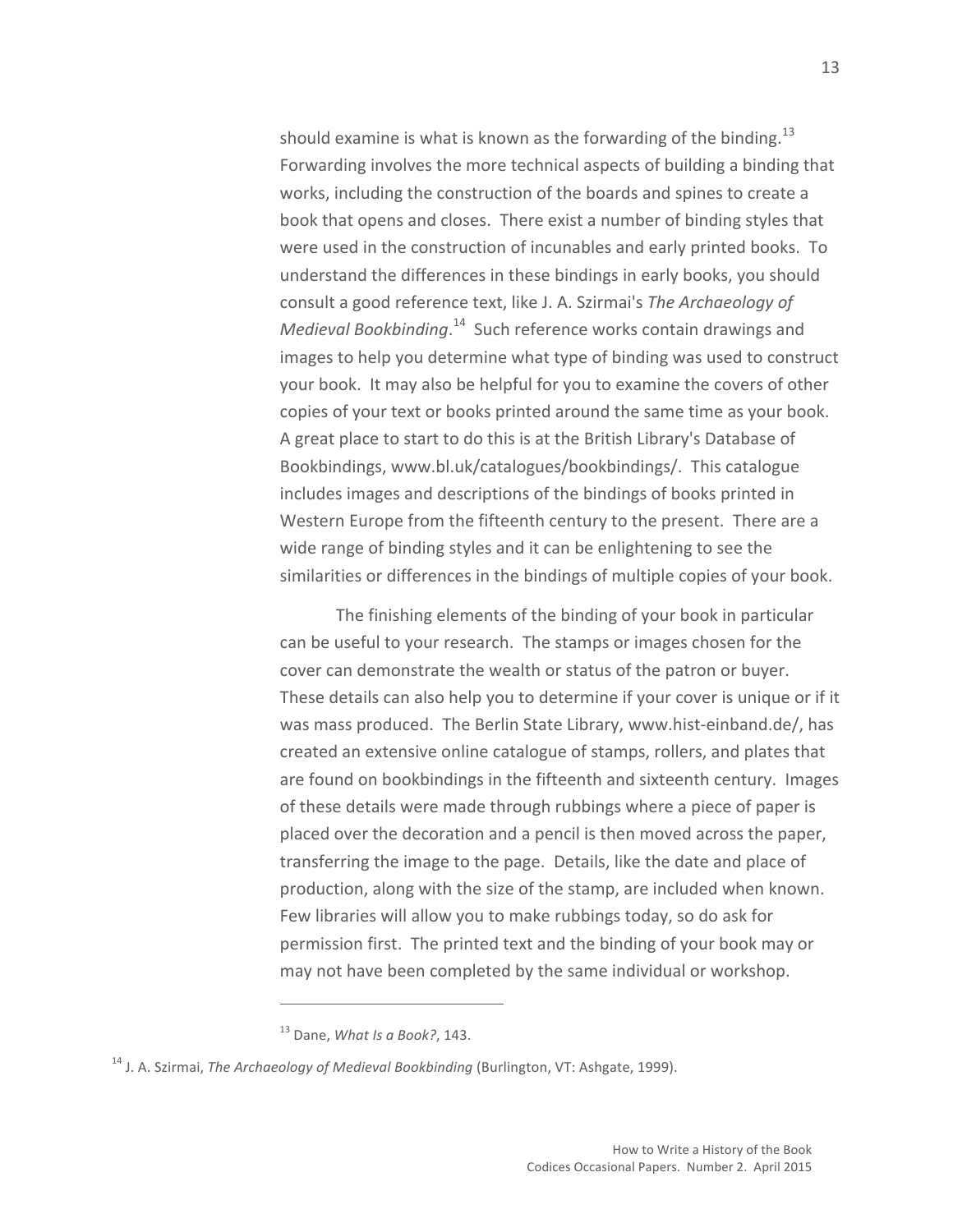Incunables in particular were often printed and then bound after they were sold and produced according to the taste and budget of the purchaser. Connecting stamps on your book to those on other books can be incredibly important to uncovering details about the production of your bookbinding.

### **Step seven: the book's provenance**

The journey to discovering the provenance of your book thus involves both the physical examination of the book and secondary research into the details that you have uncovered. You should remember that most books do not sit idly on a shelf. Instead, they are items that are used and read, bought and sold, borrowed and returned. Readers often leave behind physical details of their reading habits in the books they use. This can be manifested through notes, annotations, signatures, or drawings done in the margins of the book, which are called marginalia. Such notes often relate to the text, highlighting information that a reader wants to remember or that they considered important. Underlining is an additional example of reader graffiti or annotation. You should make note of the marginalia present in your book, as it can indicate ownership of your book. For example, on the first page of the Tabula in our *Summa theologica*, one reader wrote "Monasterii Engelbergensis" at the top of the page. Underlining and notes in the margin are spread throughout each of the four volumes of this *Summa theologica*, illustrating the information that readers found important. Today we are taught to not write or underline in books, especially in rare or new library books, in order to keep them pristine for future readers. Such elements in historical texts, however, can illuminate the ways that books were used and digested by readers in the past.

Handwritten notes are one informal element to use to help you uncover details about the past owners of your book. In addition to such elements, you should also look at the formal records associated with your book. If you found your book in a library or special collections department, contact the librarian or archivist to see if there exist any records that detail the book's origins. If your book was donated to the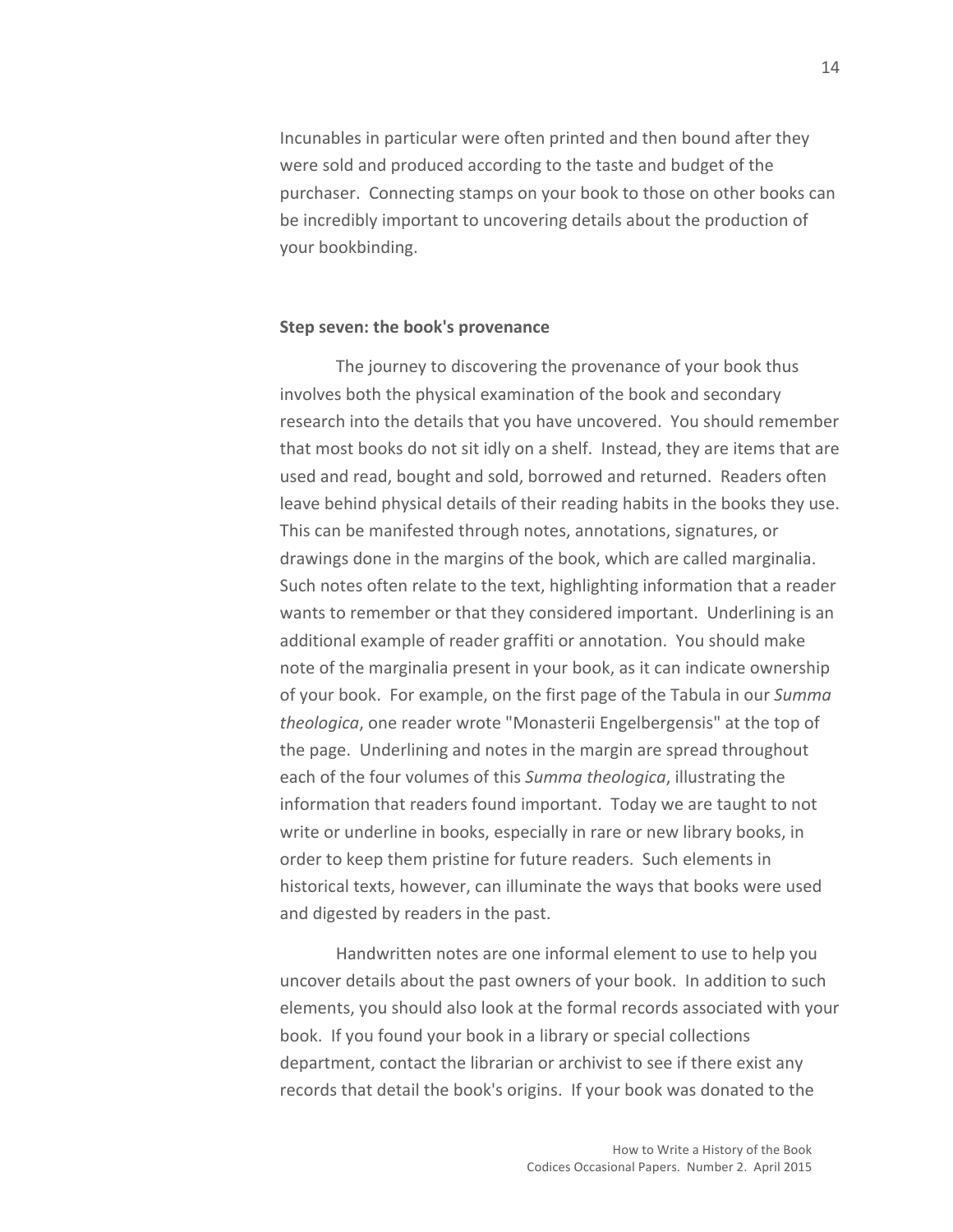library, there should be a record of who donated the item and when. Similarly, there should be documents related to your book if it was purchased by the library. Sale catalogues in particular can be a valuable resource in determining the past ownership of a book. As a regular seller of manuscript books and incunables, Christie's auction house, www.christies.com, can be a great place to start. Begin by searching for the title or printer of your book. Items that are for sale or have been sold through Christie's typically have a short description written about them. This description for manuscripts and incunables should include a collation along with some basic printing and production details, though you should check these for accuracy. Other sales catalogues, both printed and online, should also be consulted to help you trace the ownership of your book from today back to its production.

Congratulations! You now have enough information to begin writing down all of the details that you discovered about your book. There are a variety of styles for organizing your information, but you should group like information together. For example, place general information about the book, like details about the author and printer, together. Then you can proceed to specific details about your book. The goal of your completed research is to document the unique history of your book and place it within the historical context of when the text was written and printed. Each individual book has a story, and through your efforts, the journey of your chosen book is revealed.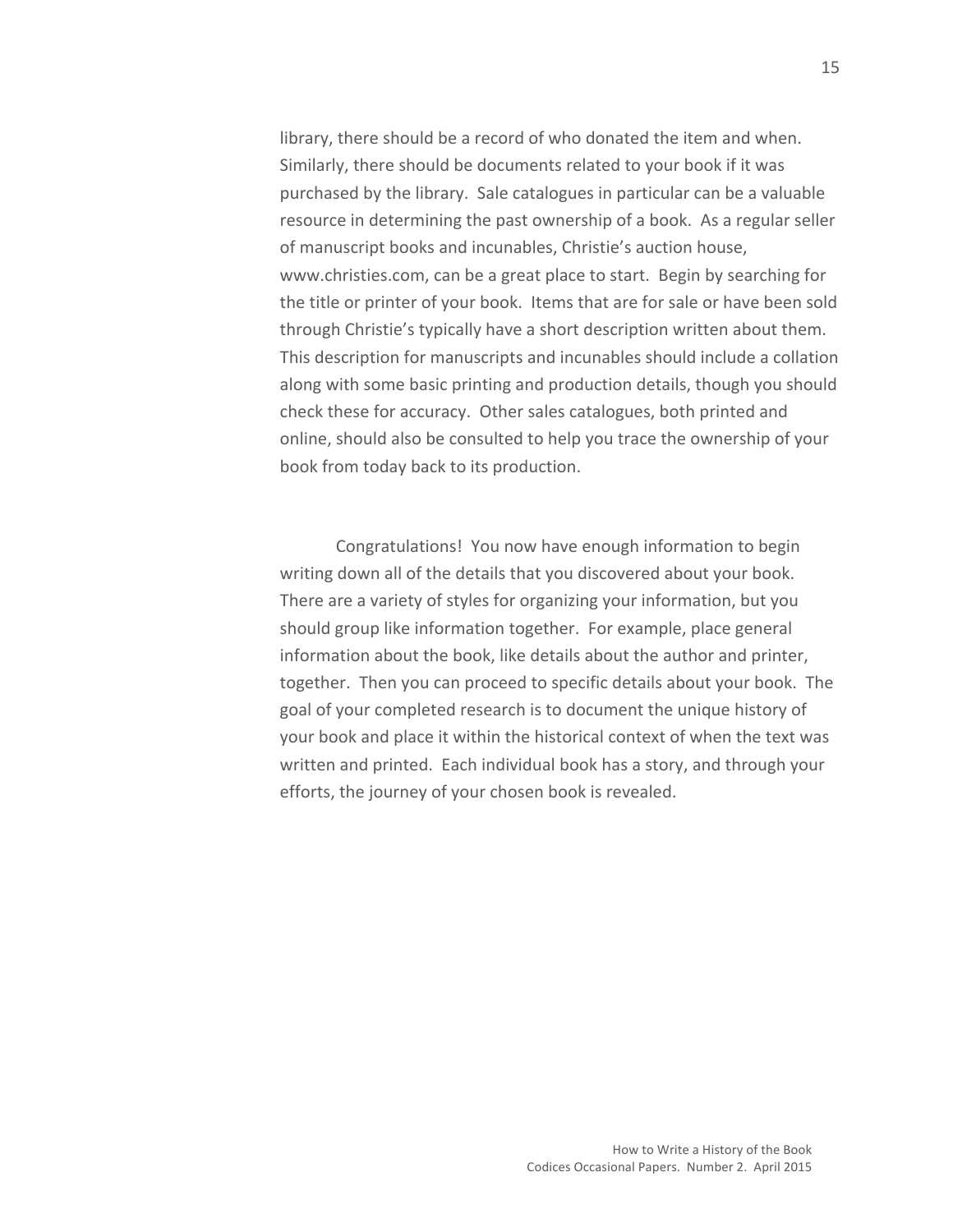## Bibliography

Briquet, Charles-Moïse. Les filigranes: Dictionnaire historique des *marques du papier dès leur apparition vers 1282 jusqu'en 1600: aven 39 figures dans le texte et 16, 112 fac-similés de filigranes*. New York: Hacker Art Books, 1966.

Dane, Joseph A. What Is a Book?: The Study of Early Printed Books. Notre Dame, IN:

University of Notre Dame Press, 2012.

Gaskell, Philip. A New Introduction to Bibliography: The Classic Manual of *Bibliography*. New

Castle, DE: Oak Knoll Press, 2007.

Orlandi O. P., P. Stefano. *Bibliografia Antoniniana: Descrizione dei manoscritti della Vita e*

delle Opere di S. Antonino O. P. Arcivescovo di Firenze, e degli *Studi stampati che lo*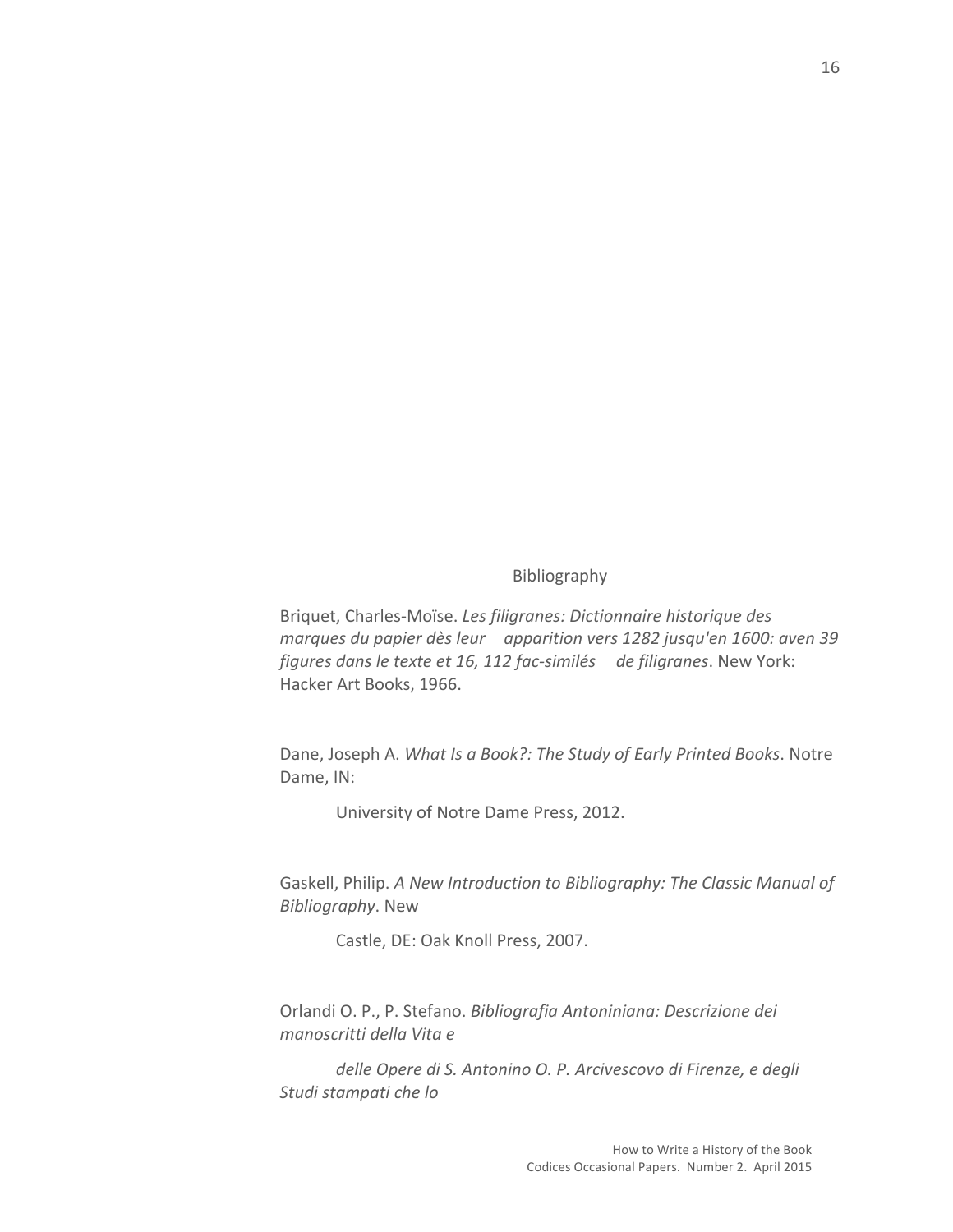*riguardano*. Città del Vaticano: Tipografia Poliglotta Vaticana, 1961.

Szirmai, J. A. The Archaeology of Medieval Bookbinding. Burlington, VT: Ashgate, 1999.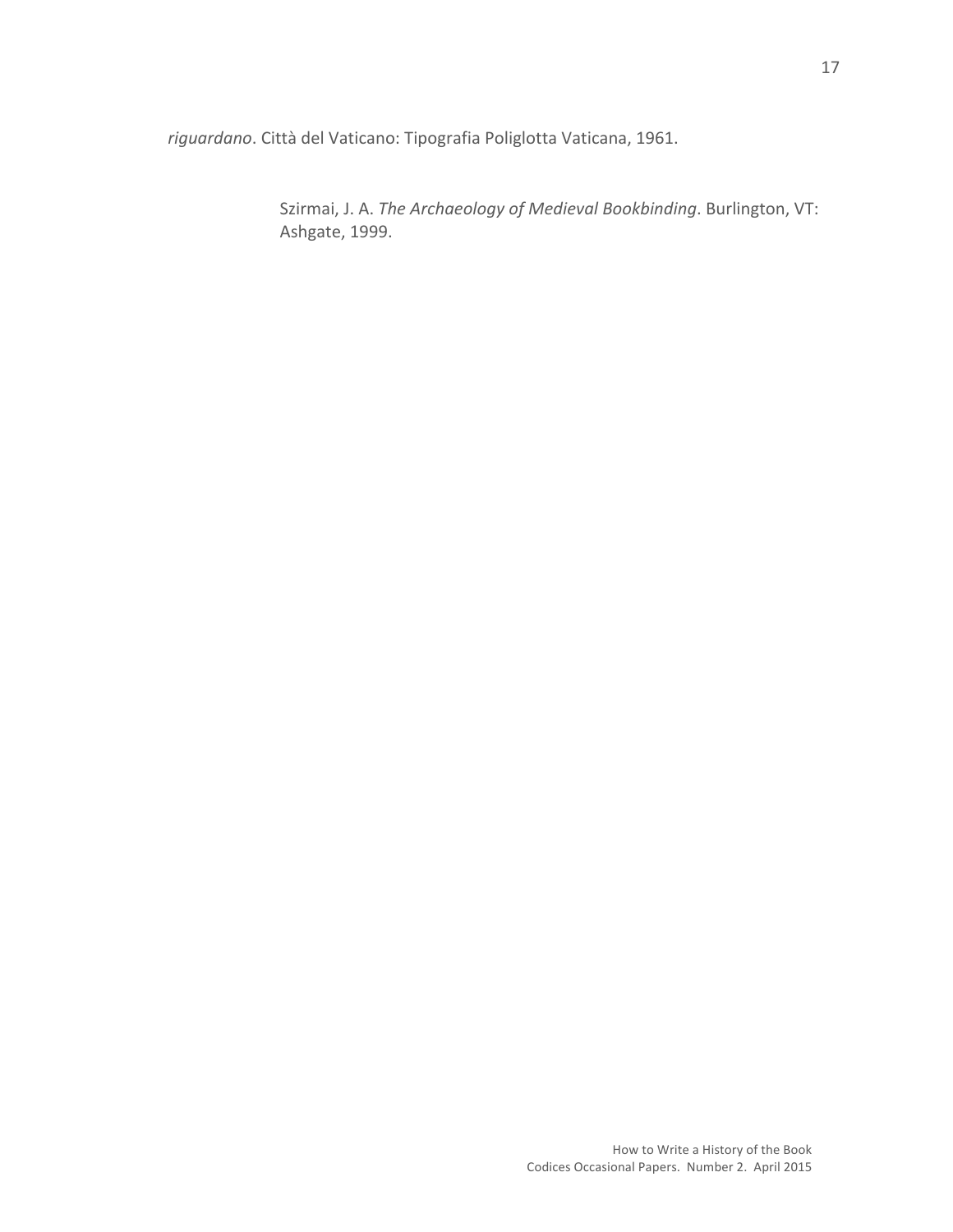**Online Resources** 

Berlin State Library, www.hist-einband.de.

Bernstein's The Memory of Paper, http://www.memoryofpaper.eu:8080/BernsteinPortal/appl\_start.disp. 

British Library's Database of Bookbindings, www.bl.uk/catalogues/bookbindings. 

British Library's Incunabula Short Title Catalogue (ISTC), http://www.bl.uk.catalogues/istc/. 

Christie's, www.christies.com.

Dawn of Western Printing, http://www.ndl.go.jp/incunabula/e/chapter2/index.html. 

Digital Scriptorium, http://bancroft.berkeley.edu/digitalscriptorium.

Early English Books Online, http://eebo.chadwyck.com/home.

International Medieval Bibliography, http://apps.brepolis.net/bmb/search.cfm.